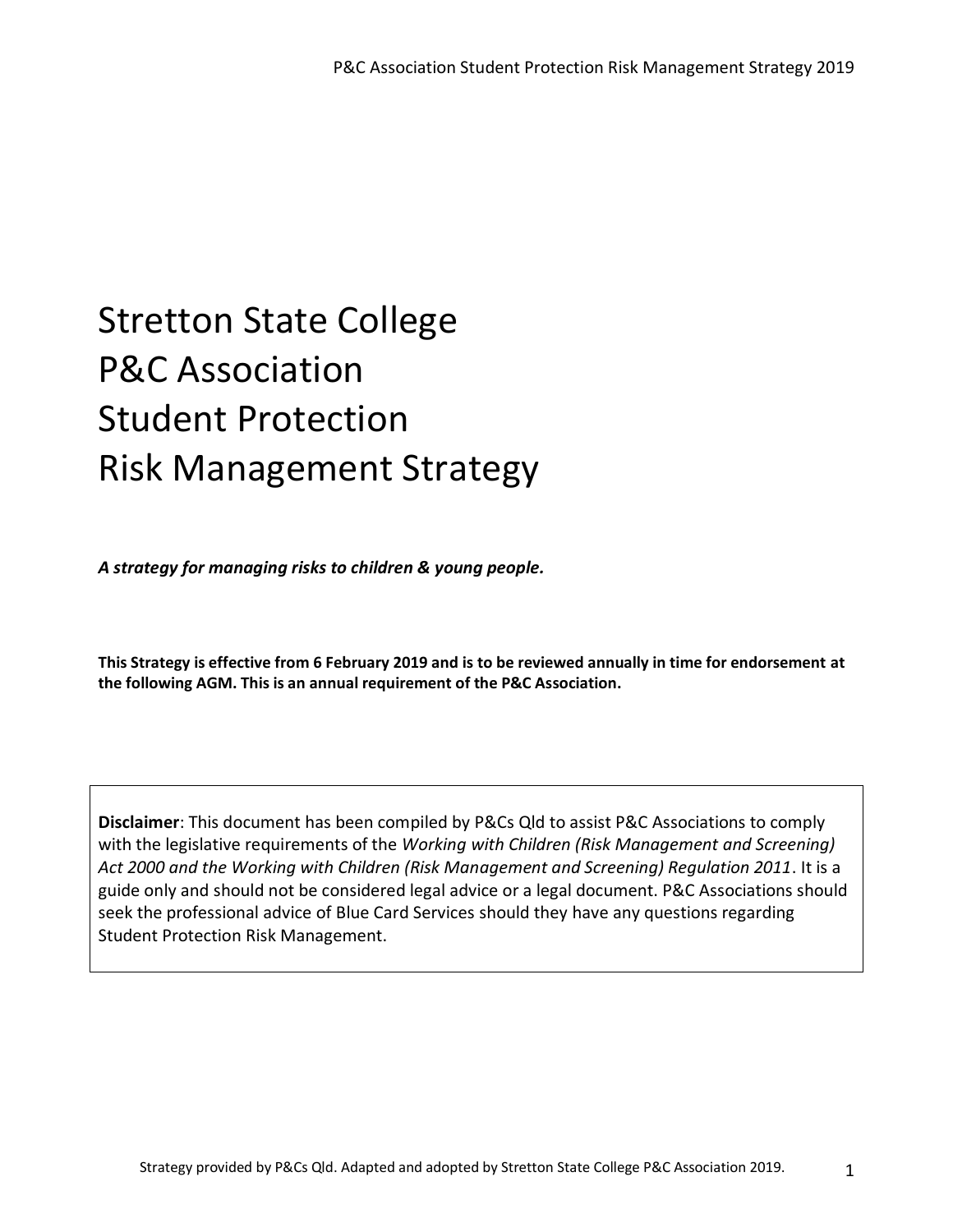### **Stretton State College Parents and Citizens Association Student Protection Risk Management Strategy 2019**

#### **Purpose**

This Student Protection Risk Management Strategy is developed to enable the P&C Association to comply with the legislative requirements specified in the *Working with Children (Risk Management and Screening) Act 2000 and the Working with Children (Risk Management and Screening) Regulation 2011* for the protection of children and young people from harm and the risk of harm.

#### **Policy**

#### **Statement of Commitment**

Stretton State College P&C Association is committed to the safety and wellbeing of the students in the care of Stretton State College and requires volunteers and P&C employees to model and encourage behaviour that upholds the dignity and safety of students. The P&C Association supports the Department of Education (the Department) Student Protection Procedure, Code of Conduct and Code of School Behaviour that apply to all departmental employees and includes volunteers and P&C employees.

Department of Education [Student Protection Procedure](https://education.qld.gov.au/parents-and-carers/school-information/life-at-school/student-protection) Department of Education [Code of School Behaviour](http://behaviour.education.qld.gov.au/disciplinary-decisions/code-school-behaviour/Pages/default.aspx)

All Volunteers and P&C employees must:

- Not cause harm to students in the care of the school
- Actively seek to prevent harm to a student in the care of the school
- Report suspected student harm to the principal (or to the Regional Director if it is suspected the principal is involved).
- Inform themselves about the content of this strategy.

#### **Principles**

In keeping with principles outlined in the Department's Student Protection Procedure the P&C Association asserts that the safety, wellbeing and best interests of children are paramount and all children have a right to protection from harm.

**Harm** includes any detrimental effect of a significant nature on a student's physical, psychological or emotional wellbeing.

Harm can be caused by amongst other things:

- o Physical abuse
- o Psychological or emotional abuse
- o Neglect
- o Sexual abuse or exploitation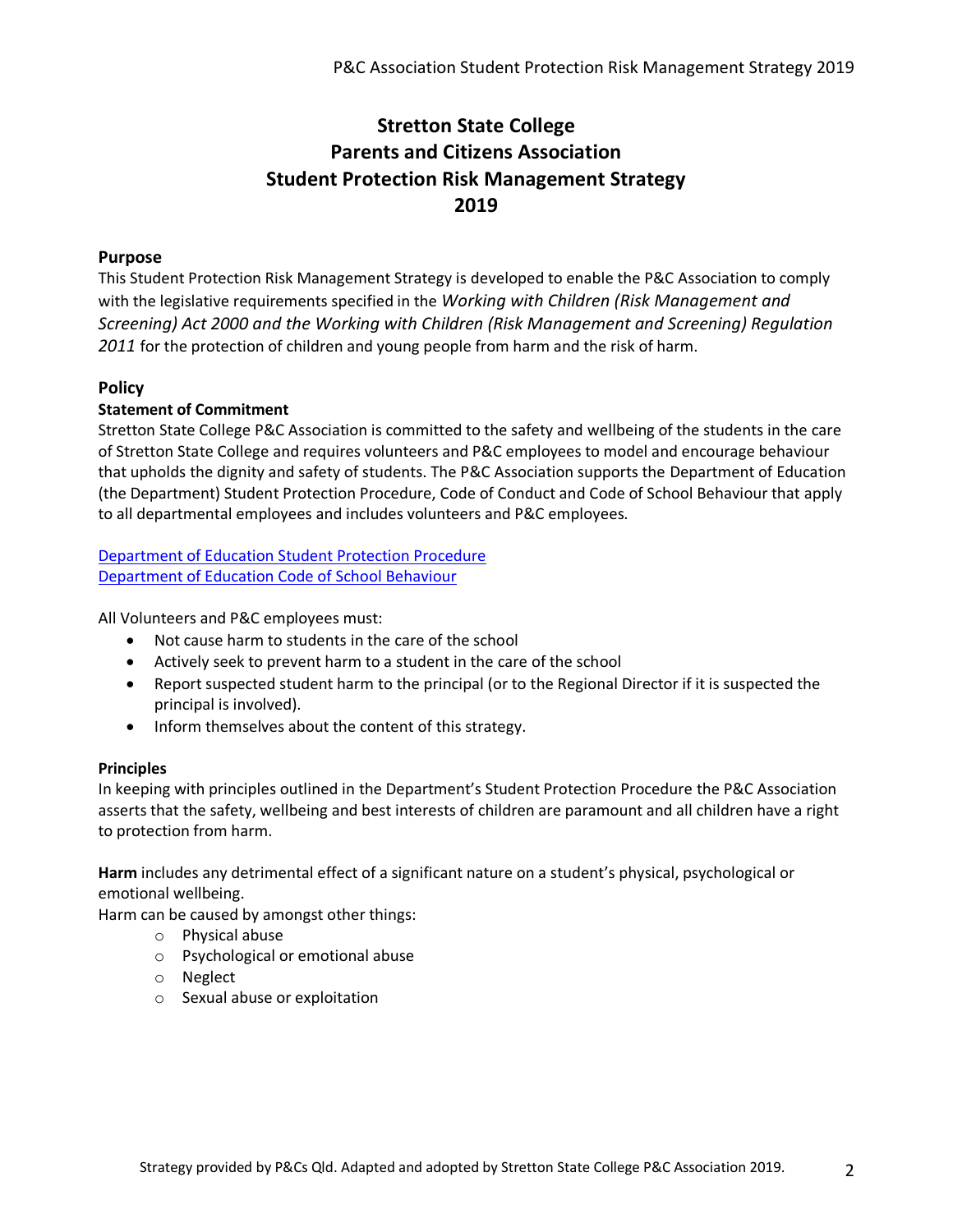#### **Categories of Harm**

For the purpose of this policy, harm to students is considered as being categorised as:

- Harm caused by a school employee or P&C employee
- Harm caused by another student
- Harm caused by a person not employed by the Department or the P&C Association including family members, strangers, parent helpers, volunteers, school visitors or unknown
- Self harm

#### **Student Protection**

- All volunteers and P&C employees receive some form of student protection training, as determined by the principal including provision of the Student Protection Fact Sheet (see Templates, page 10)
- The safety, wellbeing and best interests of the student are paramount \*
- Every student has a right to protection from harm\*
- Volunteers and P&C employees must ensure that their behaviour towards and relationships with students is of the highest professional standards.
- Failure by a volunteer or P&C employee to act in accordance with the requirements of this policy will constitute a breach of the Code of Conduct and the principal will advise on appropriate action to be taken.

\* Sections 5A & 5B *Child Protection Act 1999*

#### **Accountabilities**

All volunteers and P&C employees:

- Are not expected to be experts in the area of harm and should err on the side of caution in terms of reporting their suspicions, to enable those who are experts to investigate further.
- Who have any suspicion that a student is being harmed or is at risk of harm **MUST** report their concerns to the principal\*.
- OSHC staff are to report their concerns to the OSHC Coordinator/OSHC Assistant Coordinator who will:
	- o Complete the appropriate documentation in accordance with OSHC Policies and Procedures for the licensee (P&C President or Vice President (OSHC) to report to the Department of Communities, Child Safety and Disability Services, and
	- o Inform the principal.
- Are **NOT** to investigate any aspect of a suspicion of harm or risk of harm.
- Must apply for and be successful in obtaining a positive suitability notice from Blue Card Services if they are required to do so by law.
- Must immediately notify the principal in writing if they are charged with or convicted of an offence.
- Must undertake training in student protection procedures as determined appropriate by the principal.

\* If you suspect the principal is responsible for causing harm to a student report this to the Regional Director, Schools at the local Departmental Regional Office.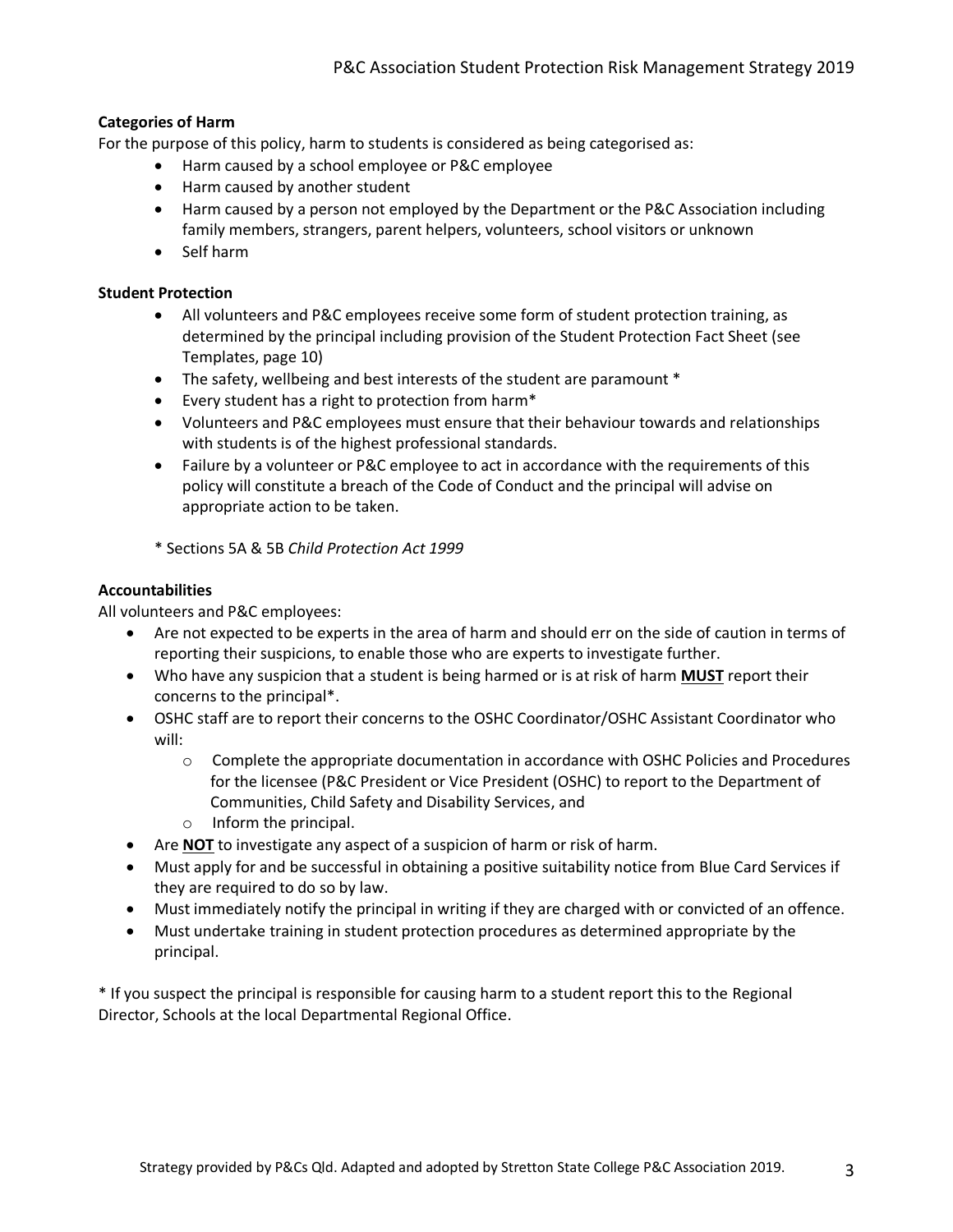#### **Code of Conduct**

A Code of Conduct provides direction and guidance on responsibilities and the expected standards of behaviour while undertaking activities that reflect on the school and the P&C Association. The code places an obligation on all of us to take responsibility for our own actions.

A Code of Conduct for volunteers and P&C employees includes:

- Compliance with the Departmental Code of Conduct
- Personal privacy is of paramount importance. Information gathered or obtained as a result of the role as a volunteer or P&C employee MUST be considered confidential and is only to be passed on to the relevant school authority.
- Treating all people with Dignity, Courtesy, Honesty and Fairness at all times.
- Constructive criticism is healthy while personal attacks are destructive and to be avoided.
- Discrimination on racial, ethnic, or religious grounds is FORBIDDEN, as is any form of sexual discrimination and / or harassment.

*The Standards of Behaviour Fact Sheet is provided under templates for distribution* 

#### **Procedures**

#### **Recruitment**

A volunteer, who is not a parent of a child of the school or exempt, MUST have a Blue Card before they start volunteering regardless of how often they come into contact with students.

Executive Committee members of a P&C Association that operate an Outside School Hours Care facility MUST have a Business Blue Card, or proof of a submitted application for a Blue Card.

All written advertisements for volunteer or paid employment will include information regarding Blue Card requirements.

A current Blue Card or proof of a submitted application for a blue card is an essential requirement for any applicant for any paid position.

#### **Training**

Volunteers and P&C employees access some form of training as determined by the principal, to meet the legislative requirements of Blue Card Services.

For example:

- School based Student Protection training through workshops and seminars provided by the Principal
- Student Protection Fact Sheet (see Templates, page 10)
- Display Student Protection Fact Sheet in P&C areas of operation and also with the Volunteer Register or refer to the location where the Student Protection Fact sheet is displayed.

#### **Management**

The following procedures are to be followed to ensure compliance with the legislation:

- Blue card application forms for P&C employees should be processed by the authorised officer determined by the P&C President
- The contact person in part A of the application form MUST be the P&C President
- Blue Card Services must be notified if the person in the role of President (the contact person for the Association) changes. (See Templates)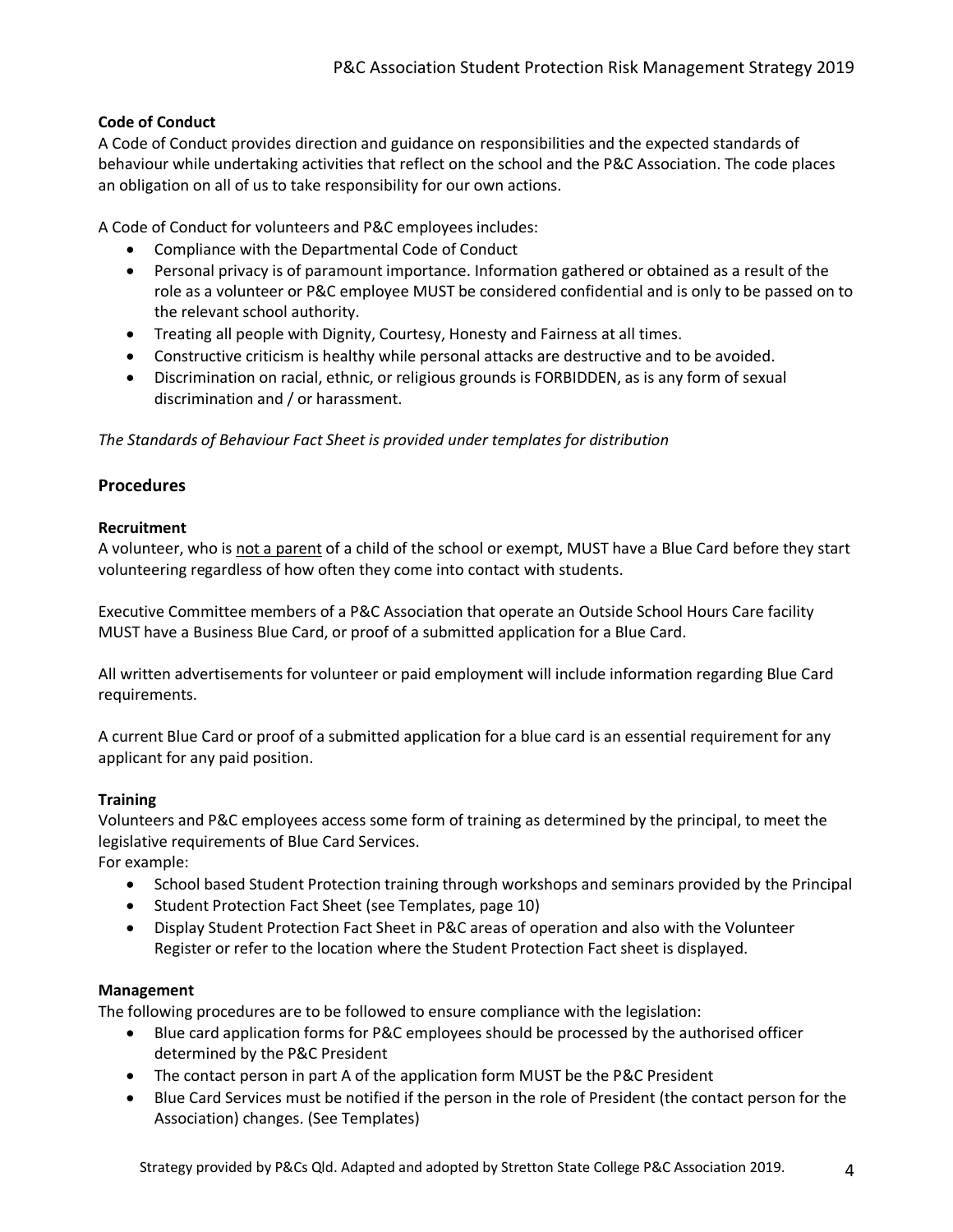- Blue card application forms for volunteers should be processed by the authorised officer determined by the Principal
- Volunteers and P&C employees who already have a Blue Card must provide a copy to the authorised officer determined by the Principal for filing
- Maintain a Blue Card Register for volunteers and P&C employees
- Blue Card Register maintained by the authorised officer, determined by the principal, within the school in order to guarantee confidentiality of private information.
- Ensure that current versions of Blue Card application forms are available on site
- The contact address of the person processing the Blue card applications must be the address of the school.
- Volunteers and P&C employees applying for a Blue Card for the first time, or renewing their card MUST be provided with a warning, by the person signing their application, that it is an offence for a 'disqualified person' to apply for a Blue Card. A declaration on the application form that this warning has been given MUST then be signed.
- Maintain a Volunteer Register at every site and activity at which volunteers are working.
- The Volunteer Register MUST indicate if the volunteer has a blue card or not (see templates)
- Volunteer Register to be checked regularly against the Blue Card Register. (On a term basis as a minimum requirement) by a designated person in liaison with the authorised officer
- The designated person checking the Volunteer Register MUST inform the principal / P&C President of those volunteers or P&C employees who are non compliant.
- Currency of the Blue Card for volunteers who are required to have a Blue Card is a condition of their unpaid employment.
- Non current volunteers will be contacted by the principal / P&C President and advised of the risk management procedures and advise them that they need to amend the situation before they can continue in their current capacity
- Currency of the Blue Card for P&C employees is a condition of employment and is to be monitored by the P&C President.
- In accordance with the *Working with Children (Risk Management and Screening) Act 2000* all volunteers and P&C employees who have a current Blue Card from the Commission **MUST** notify the principal/P&C President of any change in their criminal history (i.e. if they are charged with or convicted of an offence). The principal / P&C President **MUST** then notify Blue Card Services
- A Student Protection Activity Risk Management Plan (see template) should be completed for each activity in order to identify the potential risks and put appropriate strategies in place to minimize the risks.
- A Training Register is maintained by an authorised person, as determined by the principal, and lists the volunteers and P&C employees who have achieved the minimum requirements of Student Protection training.
- The annual checklist (see template) is to be completed to ensure that procedures continue to be followed.
- Suspected breaches of this Student Protection Risk Management Strategy MUST be reported to the principal/P&C president.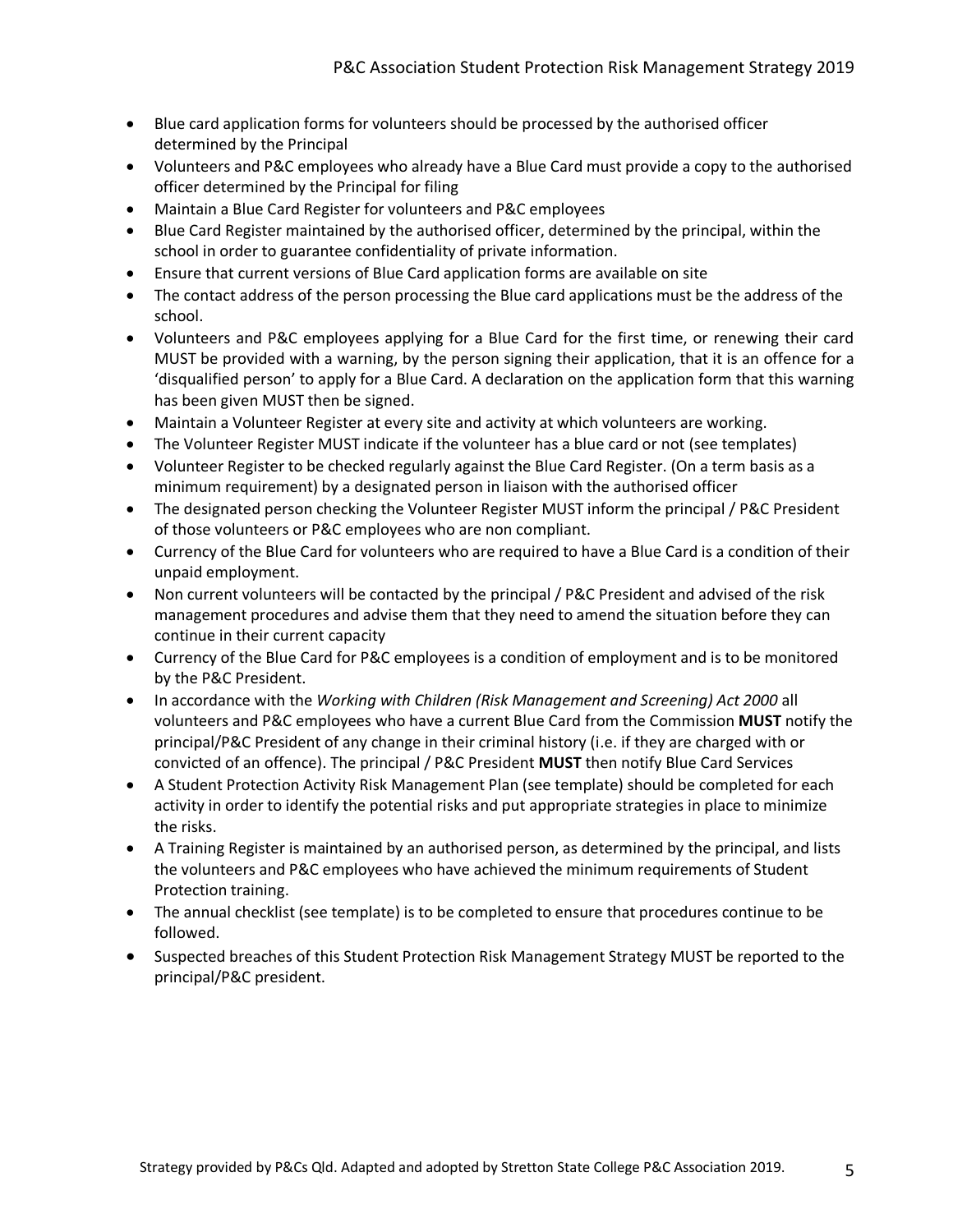#### **Offences and Penalties**

P&C Associations MUST ensure that a Student Protection Risk Management Strategy is implemented, reviewed annually and updated as necessary to ensure compliance.

There is a range of penalties for breaches of the *Working with Children (Risk Management and Screening) Act 2000*. Some offences may incur a fine of up to \$37,500 or up to five years imprisonment. (Updated as of March 2006)

### **Blue Cards**

#### **Volunteers**

Volunteers need a blue card if their usual function includes or is likely to include:

- providing services at a school that are directed mainly towards children; or
- conducting activities at a school that mainly involve children.

Volunteers do not need a blue card if they are:

- a ["registered teacher";](http://www.ccypcg.qld.gov.au/employment/bluecard/definitions.html#teacher) or
- a volunteer parent of a child attending the school;
- a guest of a school o[r "recognised body":](http://www.ccypcg.qld.gov.au/employment/bluecard/definitions.html#recognisedBody)
	- $\circ$  for the purpose of observing, supplying information or entertainment to 10 or more people, and
	- o the activity is for 10 days or less on no more than two occasions per year, and
	- $\circ$  the person is unlikely to be physically present with a child without another adult being present, or
- performing the function of employment at a national or state event organised by a school or ["recognised](http://www.ccypcg.qld.gov.au/employment/bluecard/definitions.html#recognisedBody)  [body"](http://www.ccypcg.qld.gov.au/employment/bluecard/definitions.html#recognisedBody) (operating at a state or national level):
	- o for a sporting, cultural or skill based activity, and
	- o the event is attended by more than 100 people, and
	- o the work is for 10 days or less on no more than two occasions per year; and
	- $\circ$  the person is unlikely to be physically present without another adult being present.
- a child under 18 years of age volunteering (except ["trainee students"](http://www.ccypcg.qld.gov.au/employment/bluecard/definitions.html#student) undertaking a course of study with an ["education provider"](http://www.ccypcg.qld.gov.au/employment/bluecard/definitions.html#edProvider))

Executive Committee members of a P&C Association operating an Outside School Hours Care facility must have Business Blue Cards whether they are a parent of a child at the school or not.

#### **Paid employees**

Paid employees must apply for a blue card if they work, or are likely to work over a 12 month period, for at least:

- eight consecutive days; or
- once a week, each week, over four weeks; or
- once a fortnight, each fortnight, over eight weeks; or
- once a month, each month, over six months.

**Note:** A paid employee or Executive member of a P&C operating an Outside Hours Care Facility can commence work pending the outcome of their blue card application.

More information on Blue cards can be found at http://www.bluecard.qld.gov.au/index.html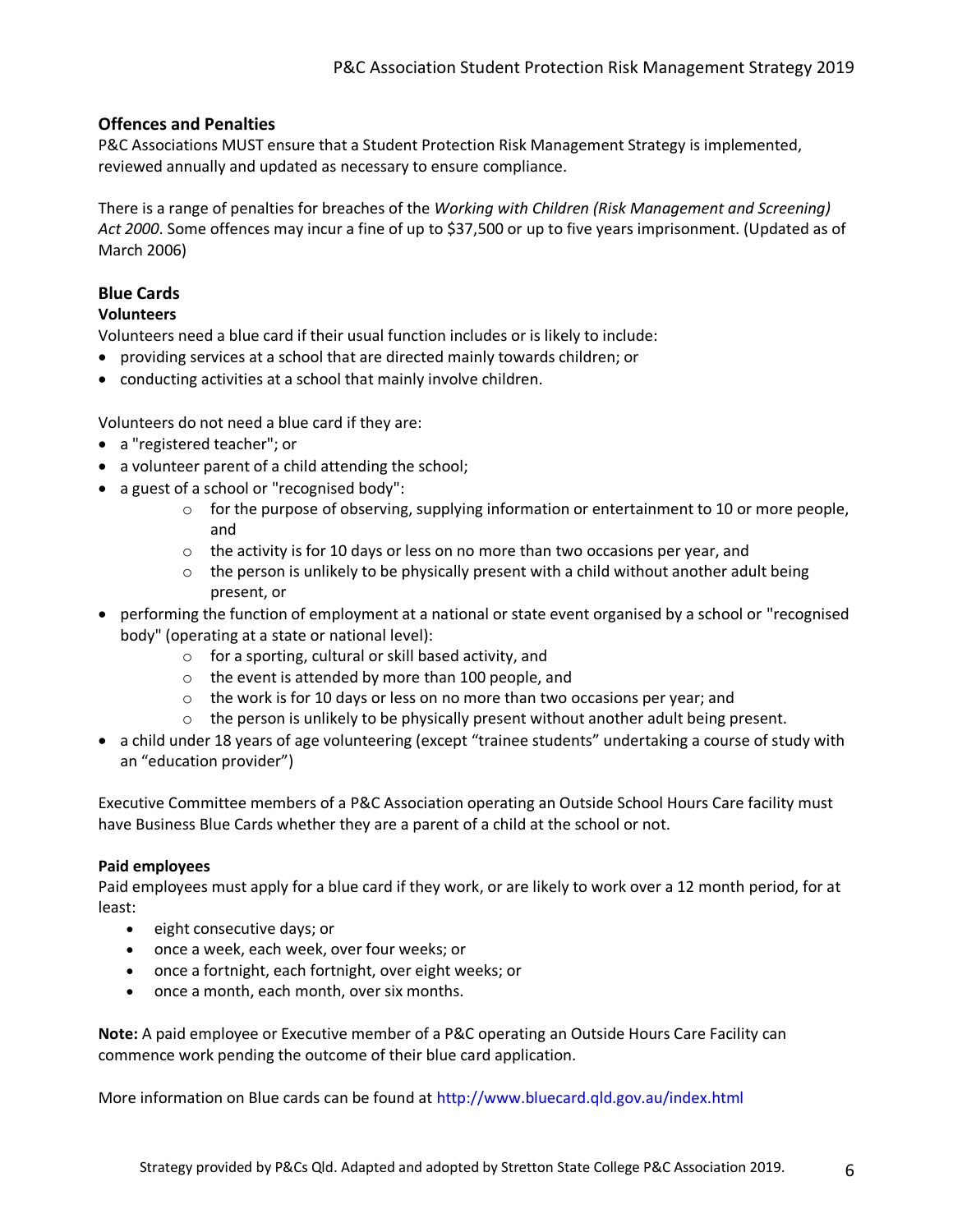#### **Student Protection Activity Risk Management Plan**

The Student Protection Activity Risk Management Plan records details of the risks identified for the life of the activity, their grading in terms of likelihood of occurring and seriousness of impact on the activity, initial plans for mitigating each high level risk and subsequent results. (See Template).

All Student Protection Activity Risk Management Plans need to be filed together for reference and referral when necessary. This process needs to be completed as a provision of conducting activities that involve students. Risks identified at a high level MUST be reported to the principal before the activity is approved.

#### **Definitions**

Terminology used in this strategy is as defined in the Department's Student Protection Procedure and Guidelines. The Department's Student Protection Procedure: <http://ppr.det.qld.gov.au/education/community/Pages/Student-Protection.aspx>

In addition:

- A **P&C employee** is any person employed by the school Parents and Citizens Association (P&C) on a temporary, casual, permanent or contract basis.
- A **Volunteer** is any person who is engaged for a specific purpose in an unpaid capacity.
- A **Blue Card** is issued by Blue Card Services once it has carried out the Working with Children Check to see if a person is eligible. If a person is eligible, they are issued a positive notice and a blue card.
- A **Working with Children Check** is a detailed national check of a person's criminal history, including any charges or convictions. Also considered is:
	- Disciplinary information held by certain professional organisations for teachers, child care providers, foster carers, nurses, midwives and certain health practitioners, and
	- Police investigation information into allegations of serious child-related sexual offences, even if no charges were laid because the child was unwilling or unable to proceed.

#### **Source of information**

- o Child Protection Act 1999: <http://www.legislation.qld.gov.au/LEGISLTN/CURRENT/C/ChildProtectA99.pdf>
- o Working with Children (Risk Management and Screening) Act 2000: <https://www.legislation.qld.gov.au/LEGISLTN/CURRENT/W/WorkwithChildrenRMSA00.pdf>
- o *Working with Children (Risk Management and Screening)* Regulation 2001: <https://www.legislation.qld.gov.au/LEGISLTN/CURRENT/W/WorkwithChildrenRMSR11.pdf>
- o Department of Education Student Protection Procedure: <http://ppr.det.qld.gov.au/education/community/Pages/Student-Protection.aspx>
- o Code of Conduct for the Qld Public Service: <http://education.qld.gov.au/corporate/codeofconduct/index.html>
- o Department of Education Code of school behaviour:
- o <http://education.qld.gov.au/behaviour/code-behaviour.html>
- o Education (General Provisions) Act 2006: <http://www.legislation.qld.gov.au/LEGISLTN/CURRENT/E/EducGenPrA06.pdf>
- o Anti Discrimination Act 1991: <http://www.legislation.qld.gov.au/LEGISLTN/CURRENT/A/AntiDiscrimA91.pdf>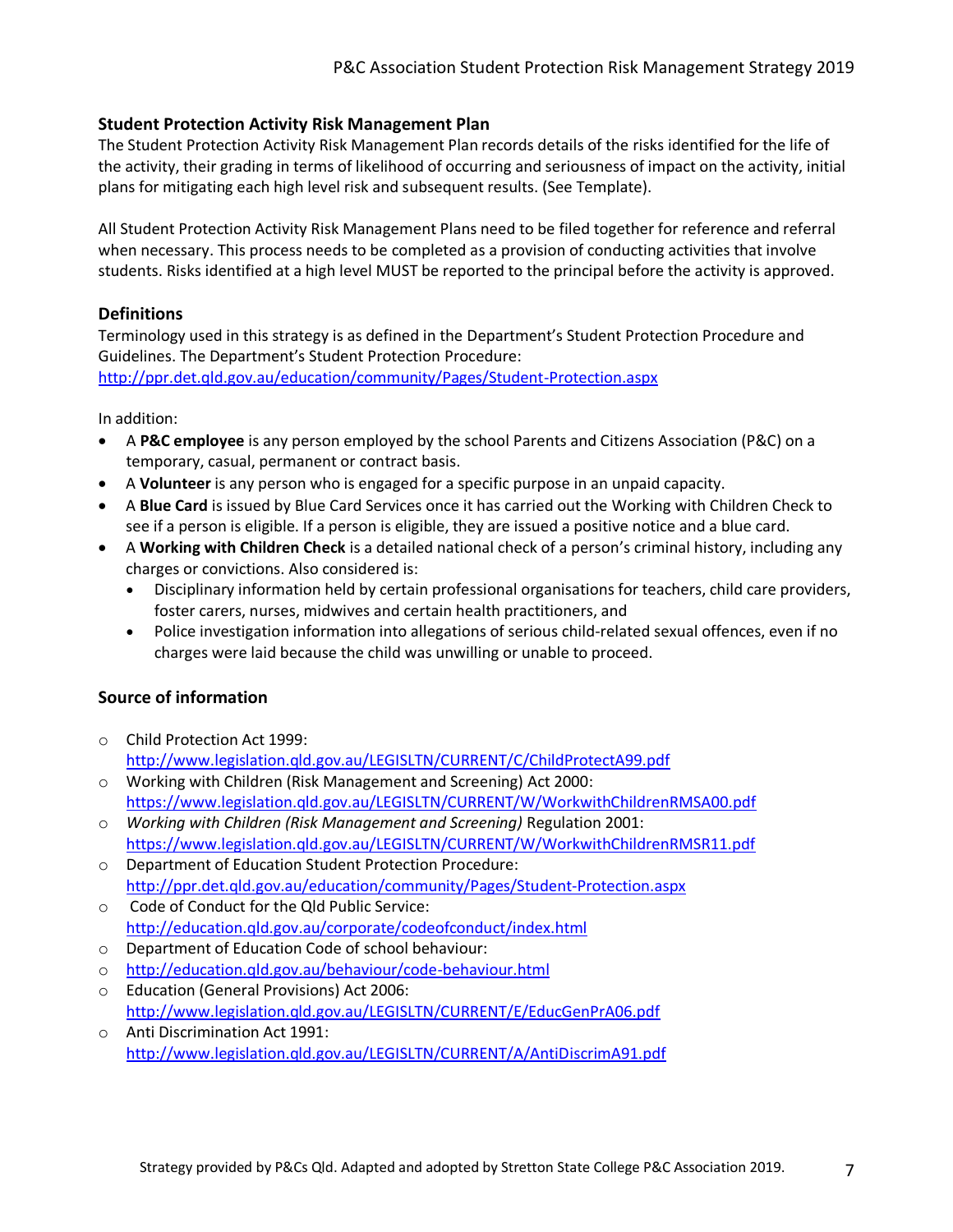# Reporting of Harm Templates

*These are for the P&C Association to use to assist in the processes and procedures as outlined in this model Strategy. They can be utilised as the P&C Association need to be able to ensure the implementation and management of the provisions, as outlined, are met.*

- **P&C Association Student Protection Annual Checklist**
- **Student Protection Fact Sheet**
- **Standards of Behaviour Fact sheet**
- **Flowchart: Volunteer or P&C employee response to suspicion of harm to a student**
- **Blue Card P&C President change of contact proforma**
- **Blue Card Register**
- **Volunteer Register**
- **Student Protection Activity Risk Management Plan**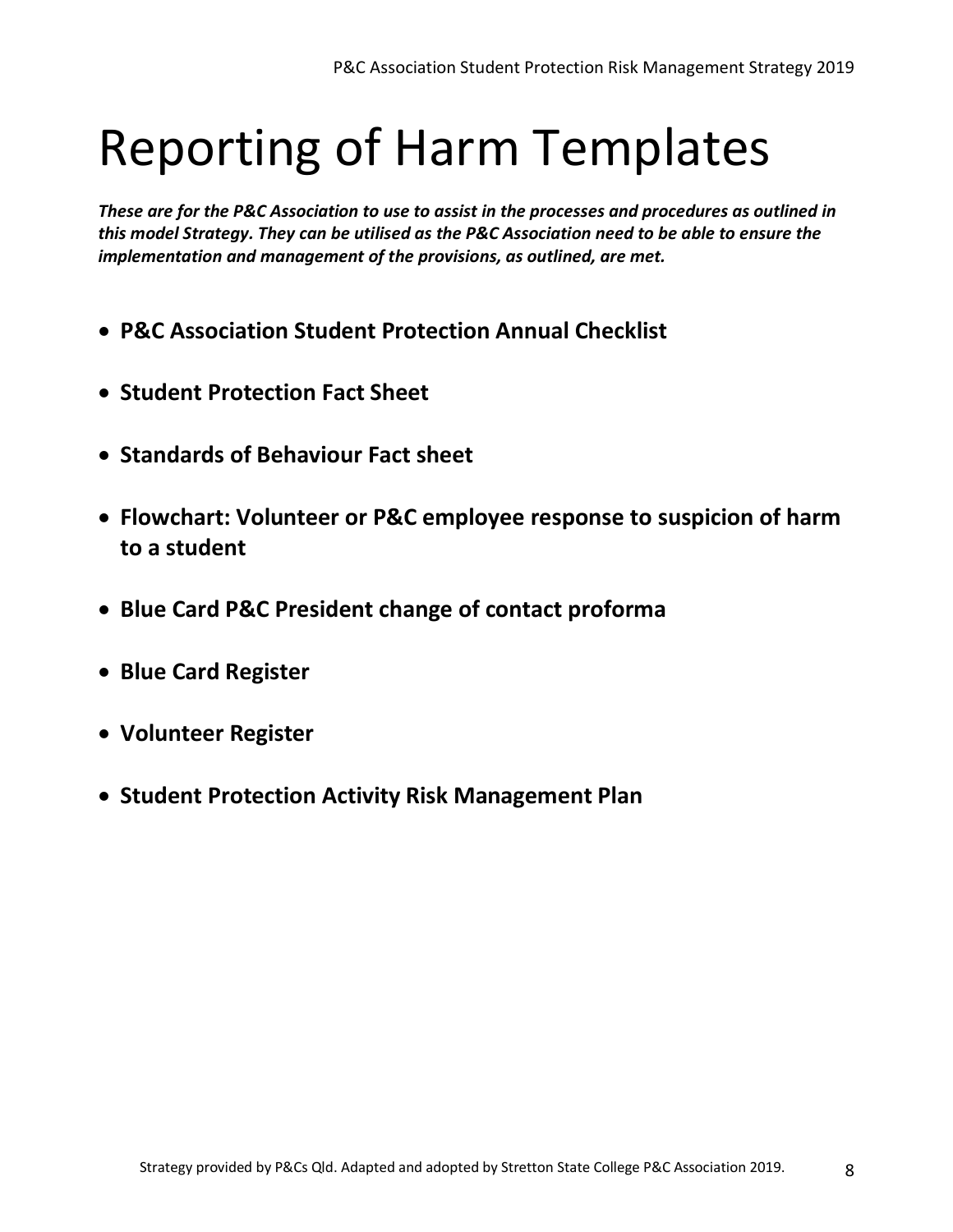# **Stretton State College P&C Association Student Protection Risk Management Annual Checklist**

#### Year\_\_\_\_\_\_\_\_\_

|    | <b>Currency of Blue Cards</b>                                                                                                                      |                        |  |  |  |  |  |  |
|----|----------------------------------------------------------------------------------------------------------------------------------------------------|------------------------|--|--|--|--|--|--|
| 1. | Volunteers / P&C employees are entered into the Blue Card<br>Register?                                                                             | $\Box$ Yes / $\Box$ No |  |  |  |  |  |  |
| 2. | All cards are current?                                                                                                                             | $\Box$ Yes / $\Box$ No |  |  |  |  |  |  |
| 3. | Any volunteers / P&C employees with cards that are not current<br>have completed new applications and we have forwarded them to<br>the Commission? | $\Box$ Yes / $\Box$ No |  |  |  |  |  |  |
| 4. | Any persons with a negative or suspended notice are not currently<br>employed                                                                      | $\Box$ Yes / $\Box$ No |  |  |  |  |  |  |

#### **Risk Management**

| 1. Annual review of strategy has been completed?                                                            | $Yes / \Box$ No        |
|-------------------------------------------------------------------------------------------------------------|------------------------|
| 2. Training accessible to volunteers and P&C employees?                                                     | $\Box$ Yes / $\Box$ No |
| 3. Activities for the year have been evaluated for risks to students?                                       | $\Box$ Yes / $\Box$ No |
| 4. Updated Risk Management Policy approved at P&C AGM?                                                      | $\Box$ Yes / $\Box$ No |
| Risk Management Strategy and information is easily accessible to all<br>5.<br>volunteers and P&C employees? | $\Box$ Yes / $\Box$ No |

\* This checklist needs to be completed and presented with the updated Risk Management Strategy for adoption, under General Business, at the P&C Association's AGM. Copy of checklist provided to the Principal.

P&C President's Signature: \_\_\_\_\_\_\_\_\_\_\_\_\_\_\_\_\_\_\_\_\_\_\_\_\_\_\_\_\_ Date: \_\_\_\_\_\_\_\_\_\_\_\_\_\_\_\_\_\_

P&C President's name: \_\_\_\_\_\_\_\_\_\_\_\_\_\_\_\_\_\_\_\_\_\_\_\_\_\_\_\_\_\_\_\_

Strategy provided by P&Cs Qld. Adapted and adopted by Stretton State College P&C Association 2019. 9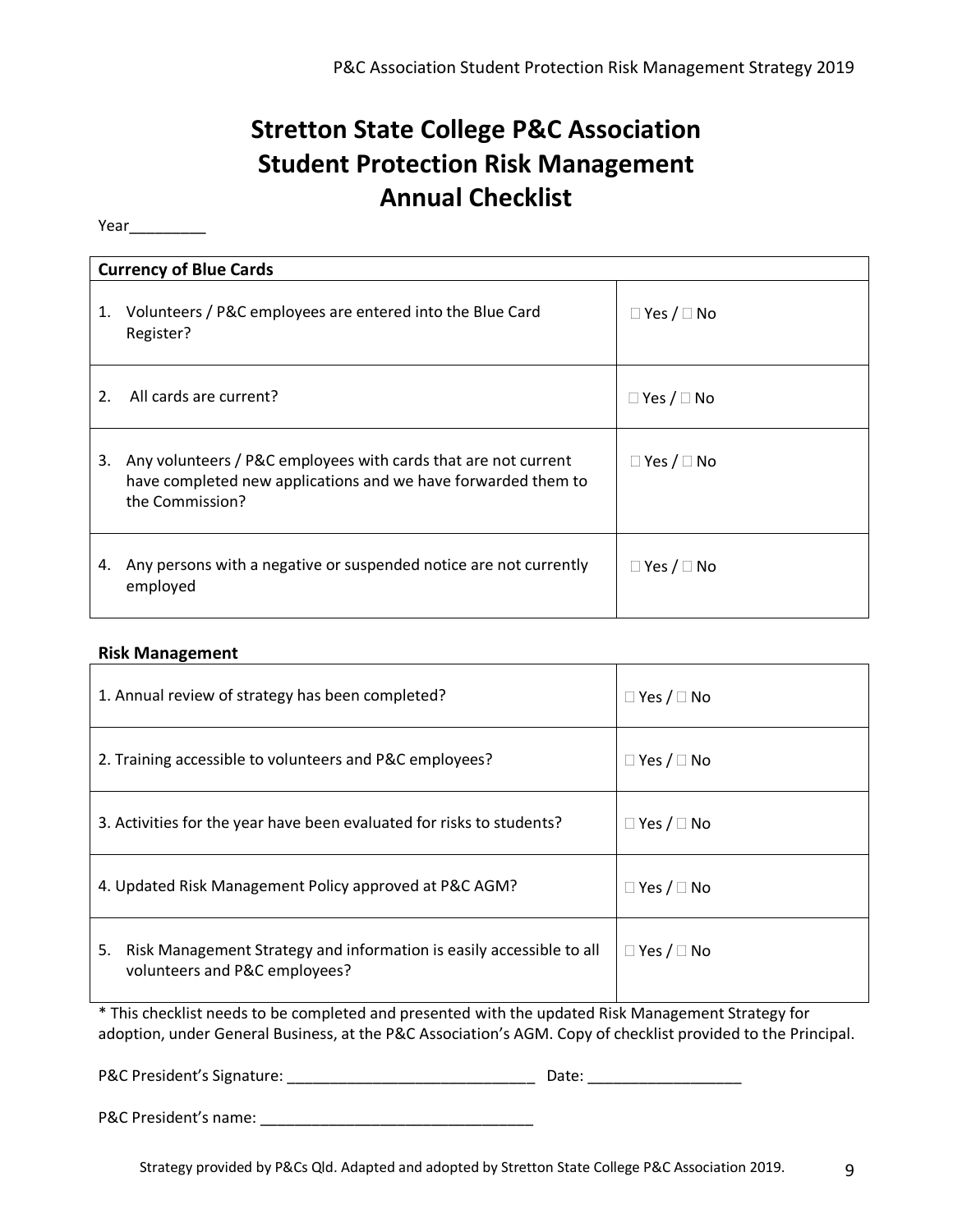#### **Department of Education SMS-PR-012 Student Protection Student Protection Fact Sheet**

Student protection involves:

- o Working to make schools safe and supportive places;
- o Taking action to prevent students being harmed at school; and
- $\circ$  Reporting any suspicion you have that a student has been harmed or may be at risk of harm

#### **All children have a right to be protected from harm.**

#### **Harm is:**

Any detrimental effect of a significant nature to the child's physical, psychological or emotional wellbeing. It is immaterial how the harm is caused.

This means anything that will have a serious and harmful effect on a student's physical health, or how they think and feel about themselves.

Any behaviour that harms a student is wrong. Sometimes a culture may have a custom or practice that harms children. Departmental procedures say that harm to students will not be tolerated. It is **NOT** OK. In other words, culture or custom is NO EXCUSE for harming students.

Everyone who works in a school must look after the safety, wellbeing and best interests of children.

#### **Managing your own behaviour is the first step in student protection**

- o NEVER harm a student, either physically, psychologically or emotionally
- $\circ$  NEVER make fun of a student, put them down or discriminate against them because of their race or religion
- $\circ$  NEVER touch a student in a sexual way, or engage in any other inappropriate sexual activity (for example, sending suggestive text messages or showing a student pornography)
- o NEVER do anything that would make people think you are doing something sexual to a student

#### **You must report, to the Principal, any harm to a student that is caused by:**

- o Someone working at the school
- o Another student
- o Someone from the student's family, a friend or a stranger
- o The student self-harming

#### **If you see harm occurring at school:**

- 1. **Help** the student, who has been harmed, for example,
	- o By telling the students to move away
	- o Get a staff member involved as soon as possible
- 2. **Tell the principal** straight away about what you have seen
- 3. **Write** down what you saw and give the information to the Principal.

#### **If you suspect a student has been harmed at school or outside of school:**

- 1. **Tell the principal** straight away about what you suspect
- 2. **Write** down what you suspect and give the information to the Principal.

#### **If a student tells you that they have been harmed at school or outside of school:**

- 1. **Listen** carefully
- 2. **Reassure** the student that they have done the right thing by telling you
- 3. **Tell the student** you must tell the Principal what they have told you
- 4. **Tell the principal** straight away about what the student told you
- 5. **Write** down what the student told you and give the information to the Principal.

If you suspect the Principal is responsible for causing harm to a student report this to the Executive Director, Schools at the local district office.

**The main thing to remember is: If you suspect a student might have been harmed or might be at risk of harm tell the Principal straight away**. If the Principal isn't available you must tell the Acting Principal or a Deputy Principal.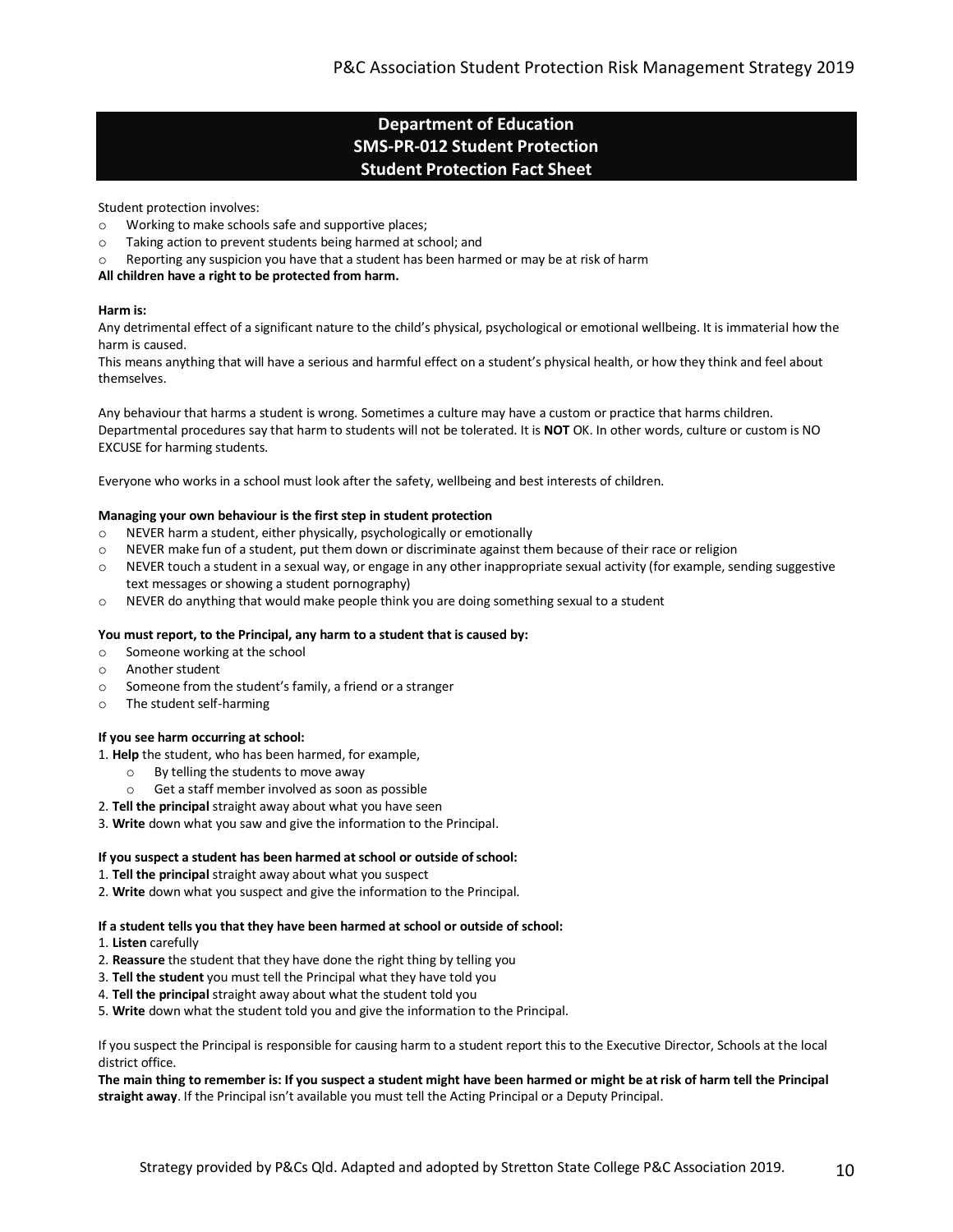### **Standards of Behaviour Fact sheet**

The following tables include, but are not limited to, the specific *standards of behaviour* in relation to working closely with students in any situation:

| Language |                                                                                                                                                                                                                                                                                                                                                                                                                                                                                                                                                        |
|----------|--------------------------------------------------------------------------------------------------------------------------------------------------------------------------------------------------------------------------------------------------------------------------------------------------------------------------------------------------------------------------------------------------------------------------------------------------------------------------------------------------------------------------------------------------------|
| Do.      | Communicate, both verbally and non verbally, in a way which models and demonstrates<br>$\bullet$<br>respect for the rights, interests and wellbeing of all students<br>Use appropriate language taking into consideration age, developmental stage, emotional or<br>$\bullet$<br>psychological state, special needs, language background, religion or disabilities<br>Ensure both verbal and non verbal communication are non abusive or bullying<br>When possible, frame communication from the positive perspective in interactions with<br>students |
| Don't    | Become involved in inappropriate conversations of a sexual nature<br>Make sexually suggestive comments<br>$\bullet$<br>Use language that could be offensive to another<br>$\bullet$<br>Personally correspond (including email and/or mobile phone) with a child or young person<br>$\bullet$<br>in respect of personal or sexual feelings for students                                                                                                                                                                                                 |

|       | <b>Relationships with Students</b>                                                                                |                                                                                                                    |  |  |  |  |  |  |  |
|-------|-------------------------------------------------------------------------------------------------------------------|--------------------------------------------------------------------------------------------------------------------|--|--|--|--|--|--|--|
| Do    | Behave in a way, which models and demonstrates respect for the rights, interests and<br>wellbeing of all students |                                                                                                                    |  |  |  |  |  |  |  |
|       | $\bullet$                                                                                                         | Dress appropriately while working with children and young people, in a way that models<br>respect for the students |  |  |  |  |  |  |  |
| Don't | $\bullet$                                                                                                         | Spend inappropriate time with a student                                                                            |  |  |  |  |  |  |  |
|       | $\bullet$                                                                                                         | Inappropriately give gifts to a student                                                                            |  |  |  |  |  |  |  |
|       | $\bullet$                                                                                                         | Show special favours to a student                                                                                  |  |  |  |  |  |  |  |
|       | ٠                                                                                                                 | Expose student to sexual behaviour of others including displays of pornography                                     |  |  |  |  |  |  |  |
|       | $\bullet$                                                                                                         | Persuade a student that a 'special' relationship exists                                                            |  |  |  |  |  |  |  |

|           | <b>Physical contact</b>                                                                                                                                                                                                                                                                                                   |
|-----------|---------------------------------------------------------------------------------------------------------------------------------------------------------------------------------------------------------------------------------------------------------------------------------------------------------------------------|
| <b>Do</b> | Respect the personal space of student and limit physical contact generally<br>Limit hugging when initiated by the student by changing from a frontal hug to arm around<br>$\bullet$<br>the shoulder of student<br>Limit hugging when initiated by the student by sitting on the floor with child next to you<br>$\bullet$ |
| Don't     | Hit, kick, slap or push a student<br>Allow student to sit on your lap<br>٠<br>Touch parts of a student's body usually covered by a swimming costume<br>٠<br>Change nappies or engage in toileting practises<br>$\bullet$                                                                                                  |

#### *(Adapted from information from Blue Card Services)*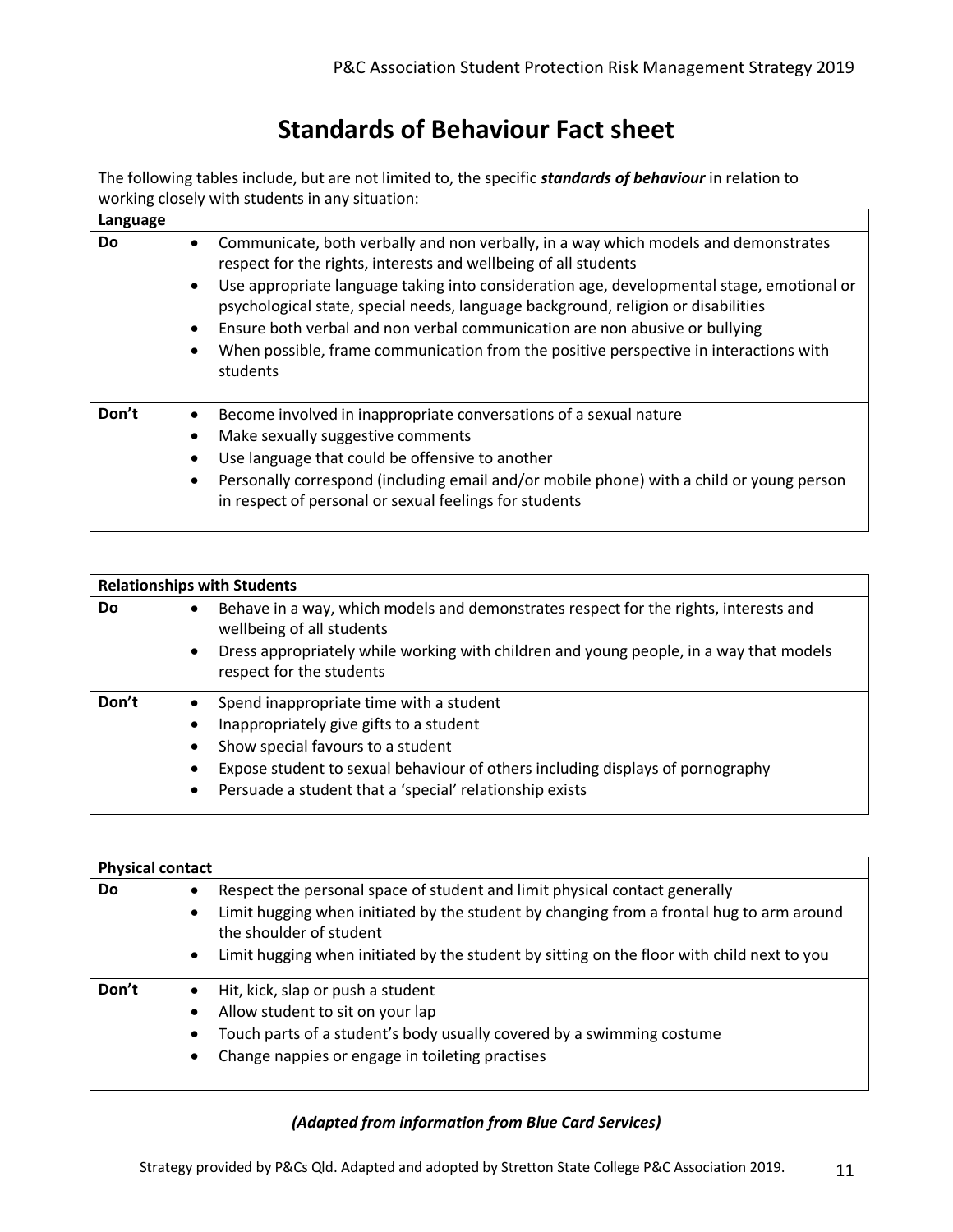## **Flowchart: Volunteer or P&C employee response to suspicion of harm to a Student.**

### **Volunteer &/or P&C Employee/OSHC employee**



\* Or the Regional Director if the Principal is the subject of the allegation.

Strategy provided by P&Cs Qld. Adapted and adopted by Stretton State College P&C Association 2019. 12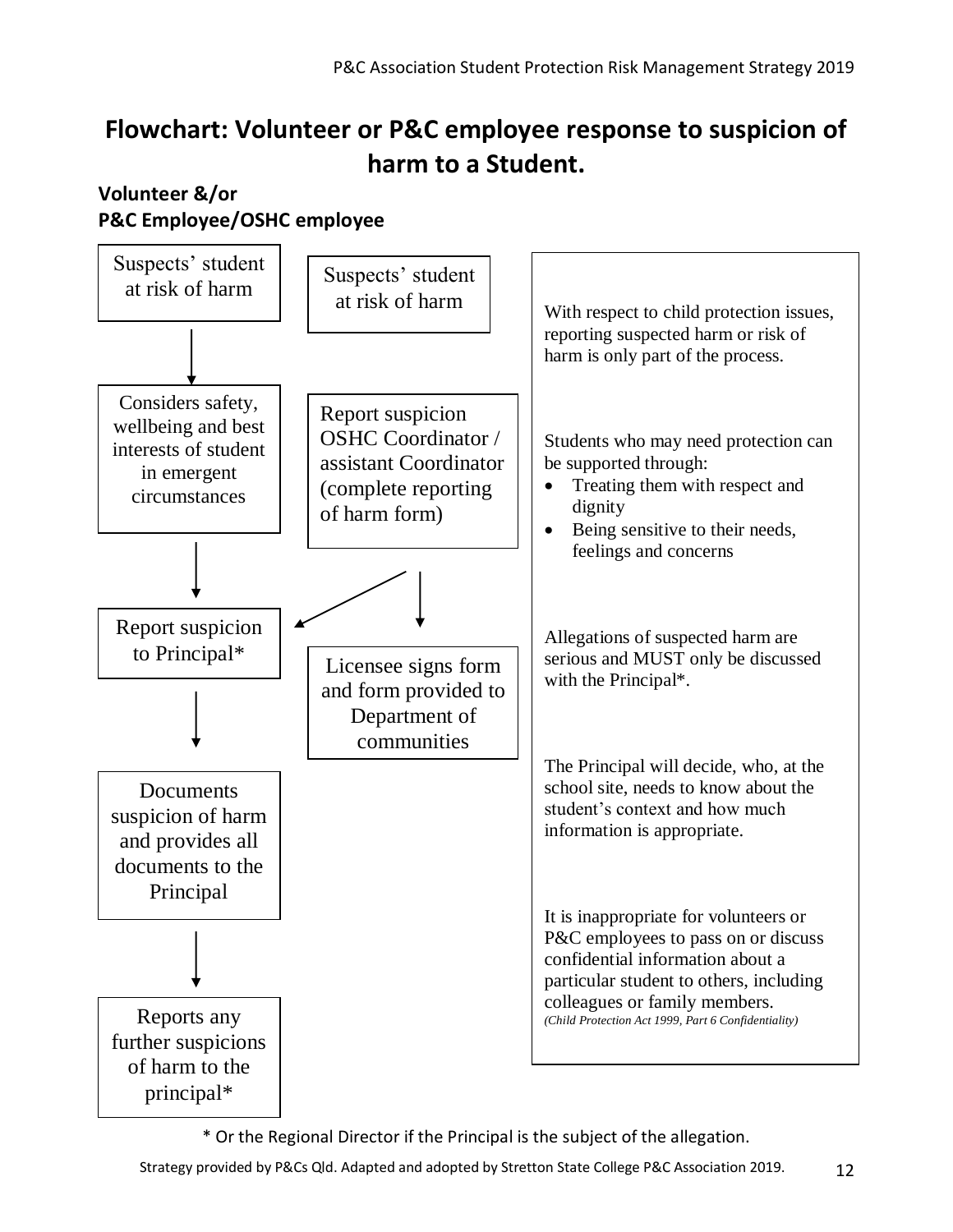Add P&C Association letterhead

**Blue Card Services Employment Screening Services Program** PO Box 12671 Brisbane, George Street QLD 4003

Alternatively you may wish to fax to **(07) 3035 5910.**

Dear Sir/Madam,

#### **Re: Change of contact name for Blue Card notifications**

Stretton State College P&C Association wishes to notify Blue Card Services of a change to contact details for Blue Card applications.

| The previous contact name was |  |
|-------------------------------|--|
|                               |  |

#### **New contact details**

| Name of P&C President: |  |
|------------------------|--|
|------------------------|--|

\_\_\_\_\_\_\_\_\_\_\_\_\_\_\_\_\_\_\_\_\_\_\_\_\_\_(School name)\_\_\_\_\_\_\_\_\_\_\_\_\_\_\_\_\_\_\_\_\_\_\_\_\_\_\_\_\_

\_\_\_\_\_\_\_\_\_\_\_\_\_\_\_\_\_\_\_\_\_\_\_\_\_\_(School address)\_\_\_\_\_\_\_\_\_\_\_\_\_\_\_\_\_\_\_\_\_\_\_\_\_\_\_\_

\_\_\_\_\_\_\_\_\_\_\_\_\_\_\_\_\_\_\_\_\_\_\_\_(School Contact number)\_\_\_\_\_\_\_\_\_\_\_\_\_\_\_\_\_\_\_\_\_\_\_

\_\_\_\_\_\_\_\_\_\_\_\_\_\_\_\_\_\_\_\_\_\_\_\_(School Fax)\_\_\_\_\_\_\_\_\_\_\_\_\_\_\_\_\_\_\_\_\_\_\_\_\_\_\_\_\_\_\_\_\_

Regards

| President |  |
|-----------|--|
| Date:     |  |

\_\_\_\_\_\_\_\_\_\_\_\_\_\_\_\_\_\_\_\_\_\_\_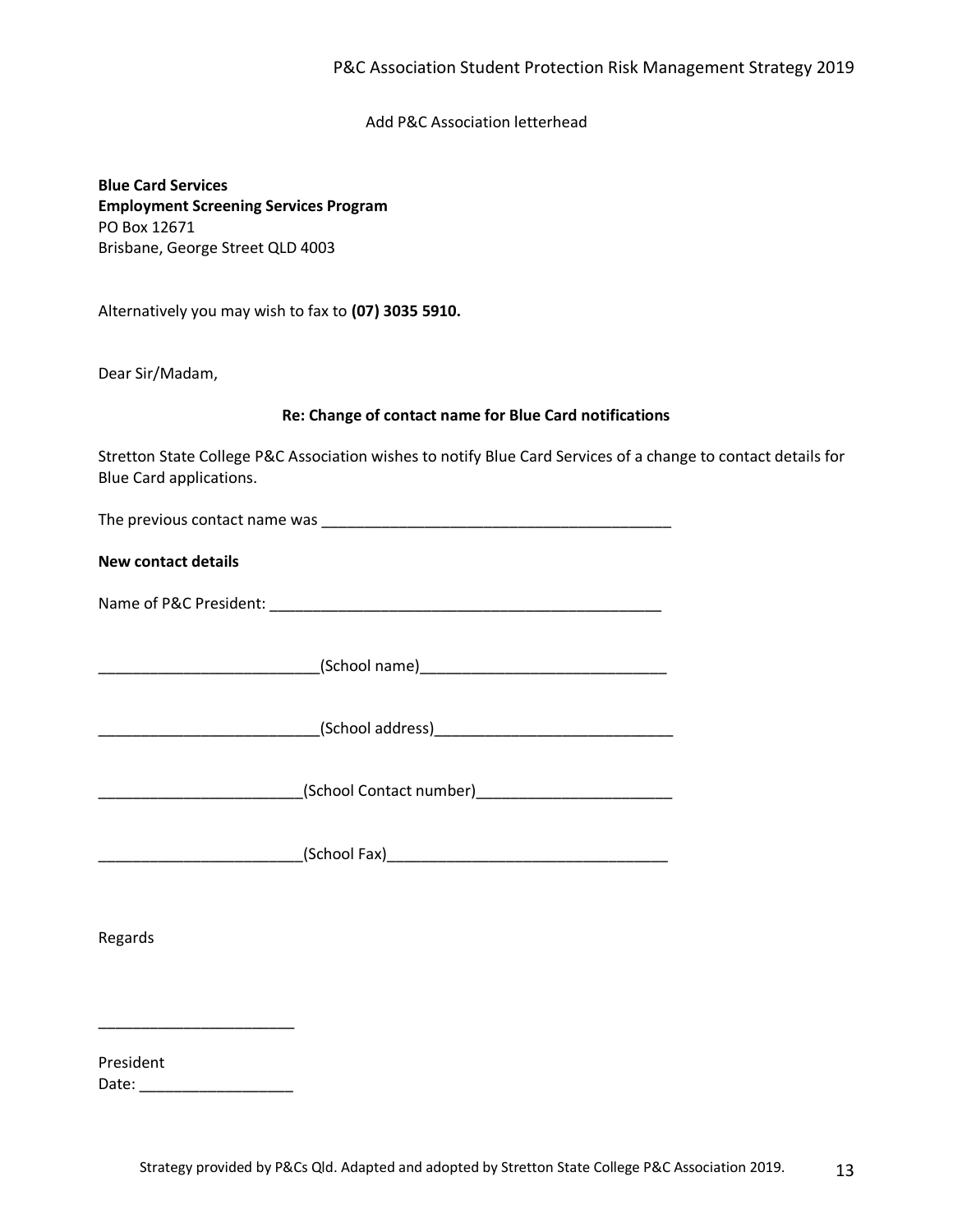### **Example: Stretton State College P&C Association Blue Card Register**

#### **Working with Children Check through Blue Card Services**

- Register is to be regularly updated and made available to the Principal (through the designated person managing Blue Card applications for the whole school).
- All details are private and confidential and MUST be stored safely within the school.
- Ensure a copy of the positive notice or a declined notice is attached with the register.
- All volunteers and P&C employees need to ensure they renew their blue card and update details with the designated person managing Blue Card applications.

| Name of Employee / Volunteer |                   |                |                              | <b>Blue Card Details</b> |                                            |                         |                        |                                       |                                  |                                       |
|------------------------------|-------------------|----------------|------------------------------|--------------------------|--------------------------------------------|-------------------------|------------------------|---------------------------------------|----------------------------------|---------------------------------------|
| <b>Last Name</b>             | <b>First Name</b> | Middle<br>Name | Employee<br>Volunteer<br>E/V | Application<br>date      | Date additional<br>information<br>supplied | Date of<br><b>Birth</b> | Registration<br>number | Date card<br>suspended /<br>cancelled | <b>Expiry</b><br>Date<br>of card | Signature of<br>authorised<br>officer |
|                              |                   |                |                              |                          |                                            |                         |                        |                                       |                                  |                                       |
|                              |                   |                |                              |                          |                                            |                         |                        |                                       |                                  |                                       |
|                              |                   |                |                              |                          |                                            |                         |                        |                                       |                                  |                                       |
|                              |                   |                |                              |                          |                                            |                         |                        |                                       |                                  |                                       |
|                              |                   |                |                              |                          |                                            |                         |                        |                                       |                                  |                                       |
|                              |                   |                |                              |                          |                                            |                         |                        |                                       |                                  |                                       |
|                              |                   |                |                              |                          |                                            |                         |                        |                                       |                                  |                                       |
|                              |                   |                |                              |                          |                                            |                         |                        |                                       |                                  |                                       |
|                              |                   |                |                              |                          |                                            |                         |                        |                                       |                                  |                                       |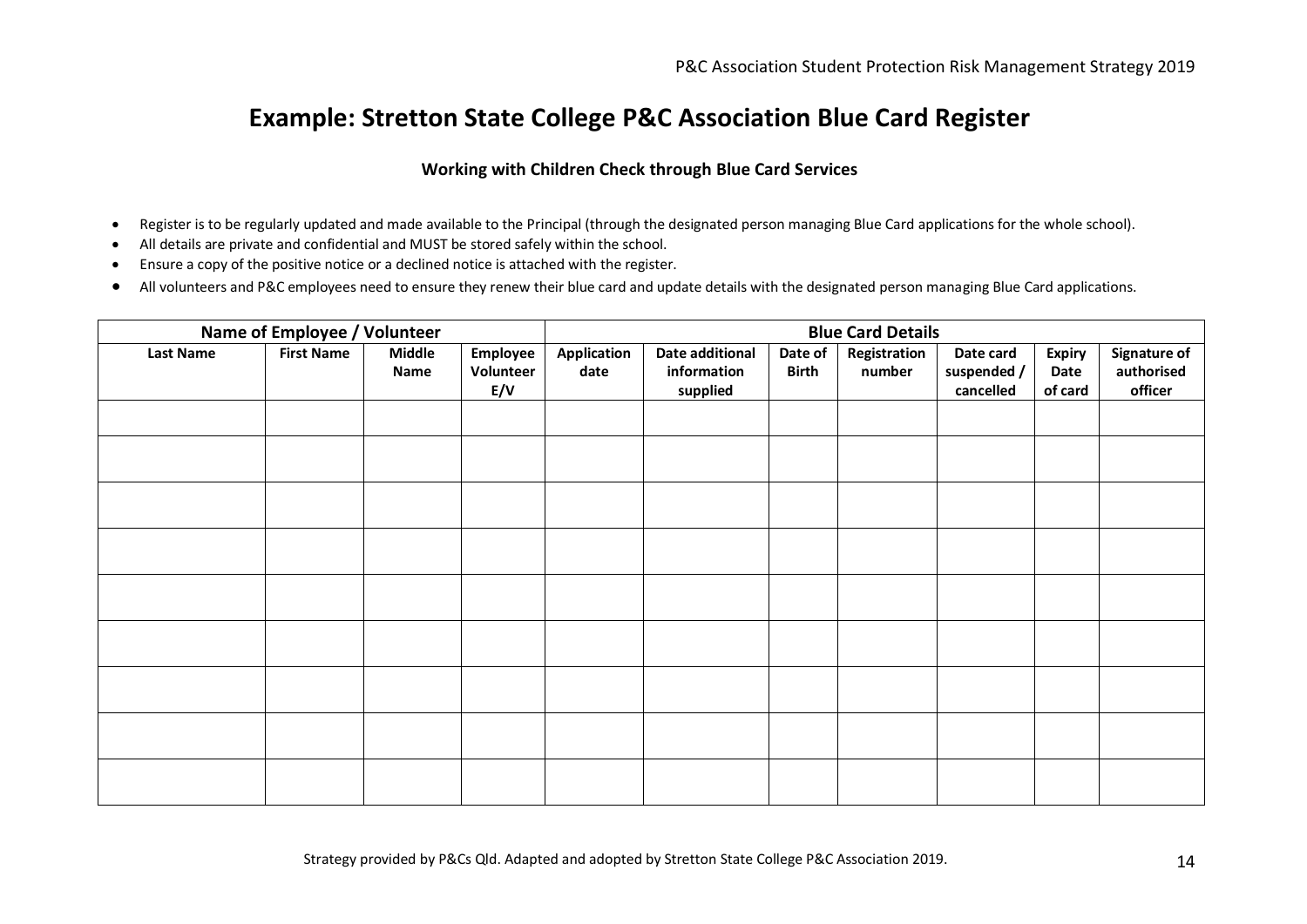### **Example: Stretton State College P&C Association Volunteer Register**

The P&C Association holds insurance for all volunteers participating in school activities. All volunteers MUST complete the register for each activity.

|      | Coordinator / Teachers name: (if applicable) |                        |                        |                         |                        |                                          |                            |                                                                                  |
|------|----------------------------------------------|------------------------|------------------------|-------------------------|------------------------|------------------------------------------|----------------------------|----------------------------------------------------------------------------------|
| Date | <b>Name</b>                                  | <b>Time</b><br>started | Volunteer<br>signature | <b>Time</b><br>finished | Volunteer<br>signature | <b>Volunteering Location /</b><br>duties | <b>Blue Card</b><br>Y/N/NA | I have read the<br><b>Student Protection</b><br><b>Fact Sheet</b><br>Sign below. |
|      |                                              |                        |                        |                         |                        |                                          |                            |                                                                                  |
|      |                                              |                        |                        |                         |                        |                                          |                            |                                                                                  |
|      |                                              |                        |                        |                         |                        |                                          |                            |                                                                                  |
|      |                                              |                        |                        |                         |                        |                                          |                            |                                                                                  |
|      |                                              |                        |                        |                         |                        |                                          |                            |                                                                                  |
|      |                                              |                        |                        |                         |                        |                                          |                            |                                                                                  |
|      |                                              |                        |                        |                         |                        |                                          |                            |                                                                                  |
|      |                                              |                        |                        |                         |                        |                                          |                            |                                                                                  |
|      |                                              |                        |                        |                         |                        |                                          |                            |                                                                                  |
|      |                                              |                        |                        |                         |                        |                                          |                            |                                                                                  |
|      |                                              |                        |                        |                         |                        |                                          |                            |                                                                                  |
|      |                                              |                        |                        |                         |                        |                                          |                            |                                                                                  |
|      |                                              |                        |                        |                         |                        |                                          |                            |                                                                                  |
|      |                                              |                        |                        |                         |                        |                                          |                            |                                                                                  |
|      |                                              |                        |                        |                         |                        |                                          |                            |                                                                                  |
|      |                                              |                        |                        |                         |                        |                                          |                            |                                                                                  |

Term **Example 20** Area of School: **Example 20 Area of School: Example 20 Area of School: Example 20 Area of School: Example 20 Area of School: Example 20 Area of School: Example 20 Area of School: Example 20 Ar** 

If you are NOT a parent of a child at the school and are not exempt then you MUST have a Blue Card before you can volunteer in any area of the school or its activities. Please check with the person for whom you are volunteering. Completed Volunteer Blue Card Application forms to be submitted to Blue Card Services. The contact in the school to get your application signed is: